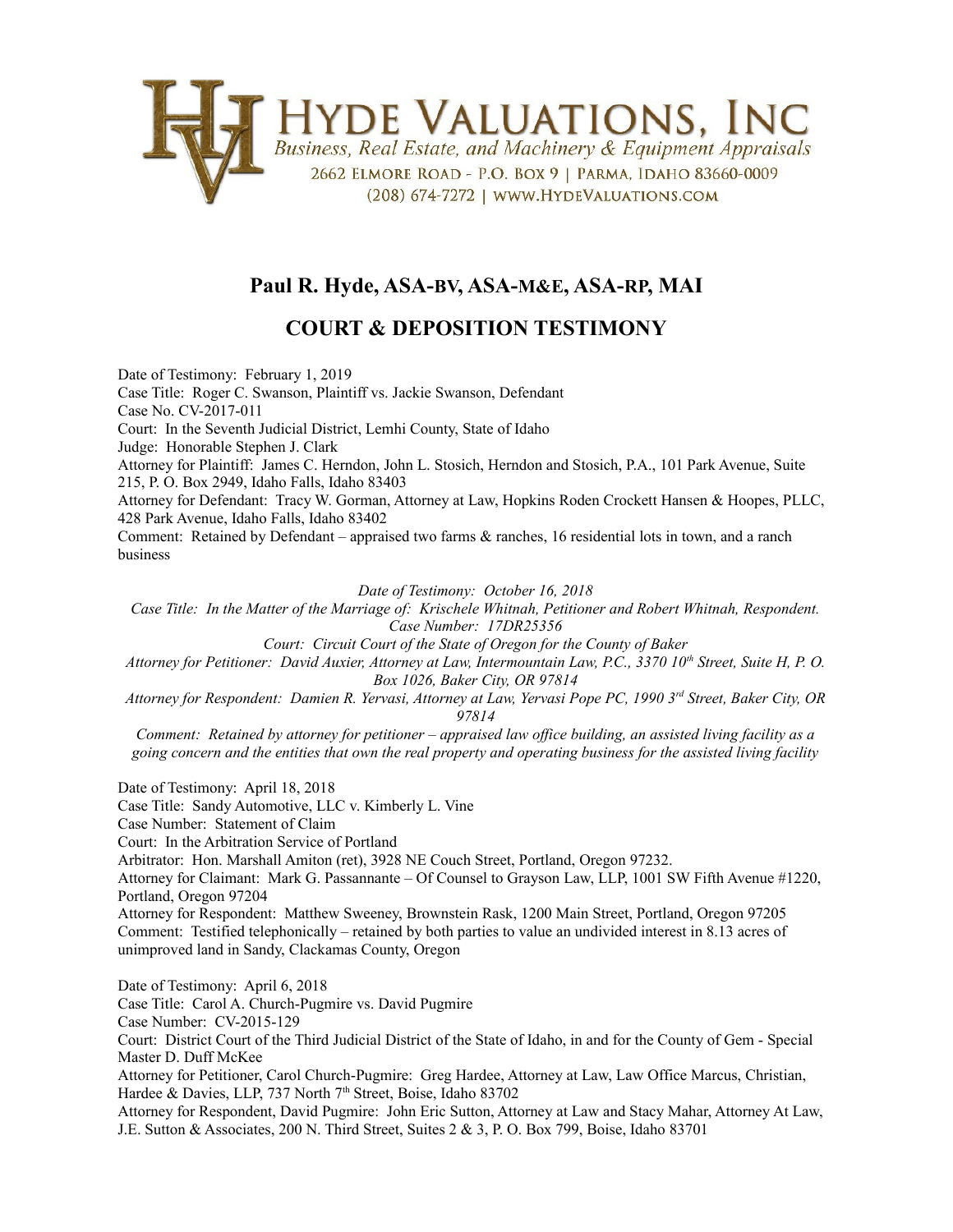Comment: Retained by John Sutton to value business and real estate for Cold Mountain Creek Restaurant in Emmett, Idaho

Date of Testimony: March 20, 2018 and March 21, 2018 Case Title: Brian Stender, Canyon County Assessor vs. SSI Food Services, Inc. Case Number: CV-2017-5806 Court: In the Third Judicial District, Canyon County, State of Idaho Judge: Honorable Gene A. Petty Attorney for Defendant: Terri Pickens Manweiler, Attorney at Law, Pickens Cozakos, P.A., 398 S. 9<sup>th</sup> Street, Suite 240, Boise, Idaho 83702 Attorneys for Plaintiff: Allen James Shoff, Attorney at Law and Bradford Dahle Goodsell, Attorney at Law – Canyon County Prosecutor's Office, 1115 Albany Street, Caldwell, Idaho 83605 Comment: Retained by Appellant to prepare a real estate appraisal of the CTI-SSI food processing plant in Wilder, Idaho Date of Testimony: November 17, 2016 Case Title: SSI Food Services, Inc., Appellant, v. Canyon County, Respondent. Appeal No. 16-A-1079 Before the Idaho Board of Tax Appeals Hearing Officer: Travis VanLith Board Members: David Kinghorn, Linda Pike and Leland Heinrich participated in the decision Attorney for Appellant: Terri Pickens Manweiler, Attorney at Law, Pickens Cozakos, P.A., 398 S. 9<sup>th</sup> Street, Suite 240, Boise, Idaho 83702 Respondent: Represented by Chief Appraiser Brian Stender, Canyon County Assessor's Office, Caldwell, Idaho Comment: Retained by Appellant to prepare a real estate appraisal of the CTI-SSI food processing plant in Wilder, Idaho – also appraised the machinery  $\&$  equipment, however that portion settled. Date of Testimony: July 19, 2017 Case Title: Angela Josephine P'Pool, Petitioner vs. Scott Douglass P'Pool, Respondent Case No. CV-2016-12154 Court: In the Third Judicial District, Canyon County, State of Idaho Judge: Honorable Jayme B. Sullivan Attorney for Petitioner: Scot M. Ludwig, Attorney at Law, Ludwig, Shoufler, Miller, Johnson, LLP, 401 West Front Street, Suite 401, Boise, Idaho 83702 Attorney for Respondent: Jennifer April Roark, Attorney at Law, Hamilton, Michaelson & Hilty, LLP, 1303 12<sup>th</sup> Avenue Road, Nampa, Idaho 83686 Comment: Retained by Respondent to do appraisal review of WP Insurance Date of Testimony: December 16, 2015 Case Title: Melanie Kristi Beland, Petitioner, vs. Daniel James Beland, Respondent Case No. CV-2014-215 Court: In the Seventh Judicial District, Lemhi County, State of Idaho Judge: Honorable Stephen J. Clark Attorney for Plaintiff: Tracy W. Gorman, Attorney at Law, 151 N. Ridge Avenue, Suite 260, Idaho Falls, Idaho 83402 and Fred Snook, Snook Law Office, 44 Cemetery Lane, Snook Event Center, Suite 12, Salmon, Idaho 83467 Attorney for Defendant: Jeffrey W. Banks, Attorney at Law, Hawley Troxell Ennis & Hawley LLP, 2010 Jennie Lee Drive, Idaho Falls, Idaho 83404 Comment: Retained jointly, but asked to testify – appraised business All That's Heavy, Inc. Date of Testimony: October 7, 2014

Case Title: Loren Wagner, Dena Le Wagner, and Gregory Wagner, individually and as shareholders of Wanooka Farms, Inc., an Idaho corporation, Plaintiffs, vs. Russel Wagner, Stuart Wagner, Tom Wagner, and Jeff Wagner, individually and as officers, directors, and shareholders of Wanooka Farms, Inc., an Idaho corporation; and Wanooka Farms, Inc., an Idaho corporation, Defendants. Case No. CV2013-1004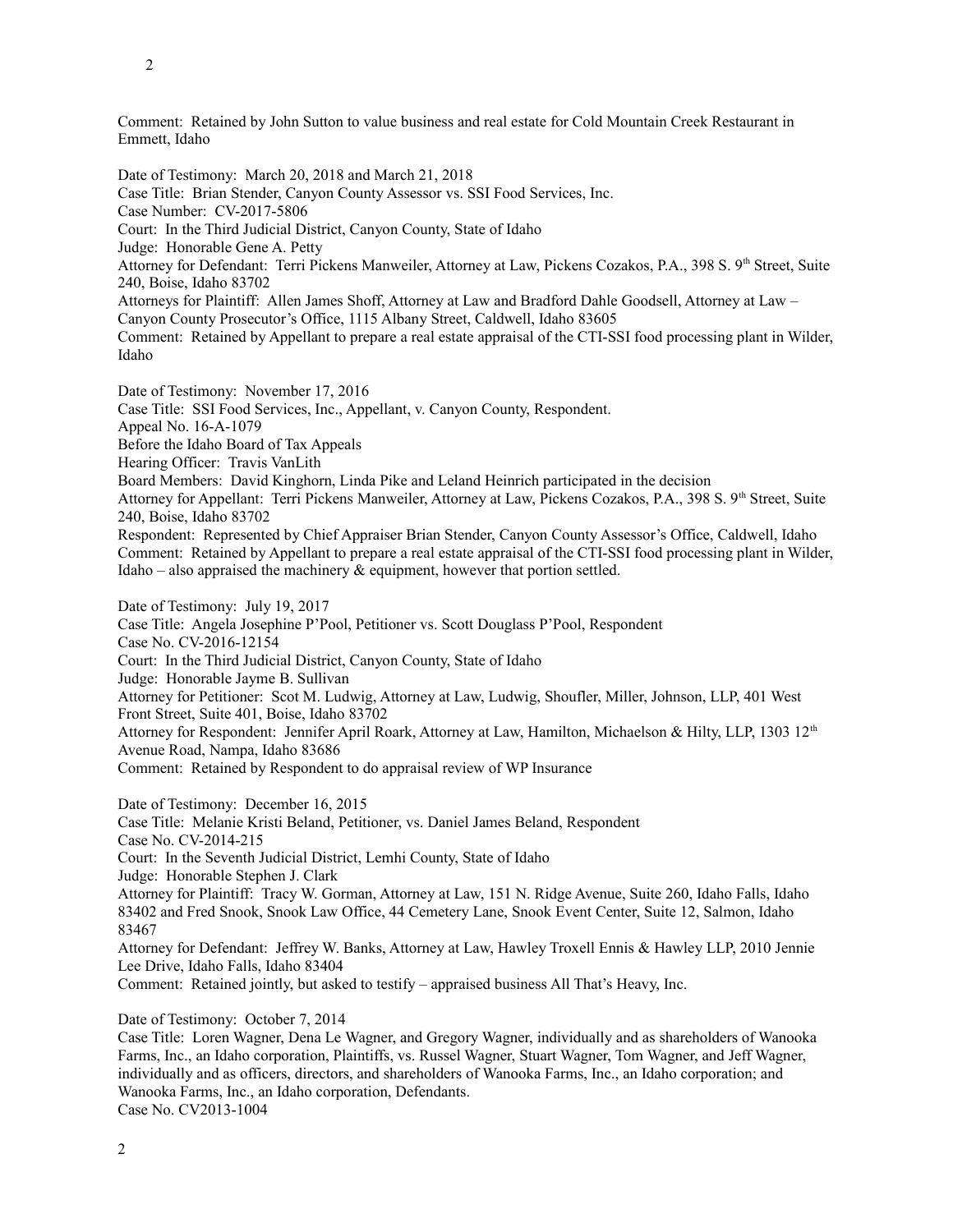Court: In the Second Judicial District, Latah County, State of Idaho Judge: Honorable Michael Griffin Attorney for Plaintiff: Tod D. Geidl, Attorney at Law, P. O. Drawer 835, Lewiston, ID 83501 Attorney for Defendant: Peter Smith, Attorney at Law, 601 E. Front Avenue, Suite 502, Coeur d'Alene, ID 83814 Comment: Retained by attorney for Defendants – appraised farm property, lentil processing facility, and Wanooka Farms, Inc.

Date of Deposition Testimony: September 18, 2014

Case Title: Loren Wagner, Dena Le Wagner, and Gregory Wagner, individually and as shareholders of Wanooka Farms, Inc., an Idaho corporation, Plaintiffs, vs. Russel Wagner, Stuart Wagner, Tom Wagner, and Jeff Wagner, individually and as officers, directors, and shareholders of Wanooka Farms, Inc., an Idaho corporation; and Wanooka Farms, Inc., an Idaho corporation, Defendants.

Case No. CV2013-1004

Court: In the Second Judicial District, Latah County, State of Idaho

Attorney for Plaintiff: Tod D. Geidl, Attorney at Law, P. O. Drawer 835, Lewiston, ID 83501 Attorney for Defendant: Peter Smith, Attorney at Law, 601 E. Front Avenue, Suite 502, Coeur d'Alene, ID 83814 Comment: Retained by attorney for Defendants – appraised farm property, lentil processing facility, and Wanooka Farms, Inc.

Date of Testimony: April 8, 2014

Case Title: In the Matter of the Marriage of Heidi Lynn Dalton, Petitioner, and Douglas Wylie Dalton, Respondent Case No. 13-655

Court: In the Circuit Court of the State of Oregon for the County of Baker

Judge: Honorable Gregory L. Baxter

Attorney for Plaintiff: David Coughlin, Attorney at Law

Attorney for Defendant:

Comment: Retained by attorney for Petitioner – appraised ranch property in Baker City, Oregon and an office building in Caldwell, Idaho

Date of Deposition Testimony: March 14 & 15, 2013

Case Title: Sharon LaPeter vs. Alfred LaPeter

Case No. FC-D 12-1-0364

Court: In the Family Court of the Second Circuit, State of Hawaii

Judge: Honorable Presiding Judge

Attorney for Plaintiff: William C. Darrah, Attorney at Law, Law Office of William C. Darrah, 737 Bishop Street, Suite 2820, Honolulu, Hawaii 96813

Attorney for Defendant: Joy Mademba-Sy Yanagida, Attorney at Law, Yanagida & Associates, 33 Maluhia Drive, Suite 201, Wailuku, Maui, Hawaii 96793

Comment: Retained by Plaintiff – appraised a shopping center in Ontario, Oregon and two shopping centers in Idaho Falls, Idaho

Date of Testimony: August 13, 2012 Case Title: William Walsh v. Carol Walsh Case No. CV 10-11768-C Court: District Court of the Third Judicial District of the State of Idaho, in and for the County of Canyon Judge: Honorable Frank P. Kotyk Attorney for Plaintiff: Ann K. Shepard, Attorney at Law, Shepard Law Offices, PLLC, 1101 W. River Street, Suite 360, Boise, Idaho 83702 Attorneys for Defendants: Ronald P. Rainey, Attorney at Law, P. O. Box 26, Caldwell, Idaho 83606 and Patrick D. Furey, Attorney at Law, 301 E. Brookhollow Drive, Boise, Idaho 83706 Comment: Retained by Defendant – appraised Bill's Auto Repair – business and real estate

Dates of Testimony: March 14, 2012 and March 15, 2012

Case Title: The Petersen Family Trust, Blair Lee Petersen, Nyla Gifford, and Carl Laren Petersen, Co-Trustees, Plaintiffs v. Payette Landing, LLC, an Idaho limited liability company, LVA Corporation, an Idaho corporation, and B. Todd Bailey, an individual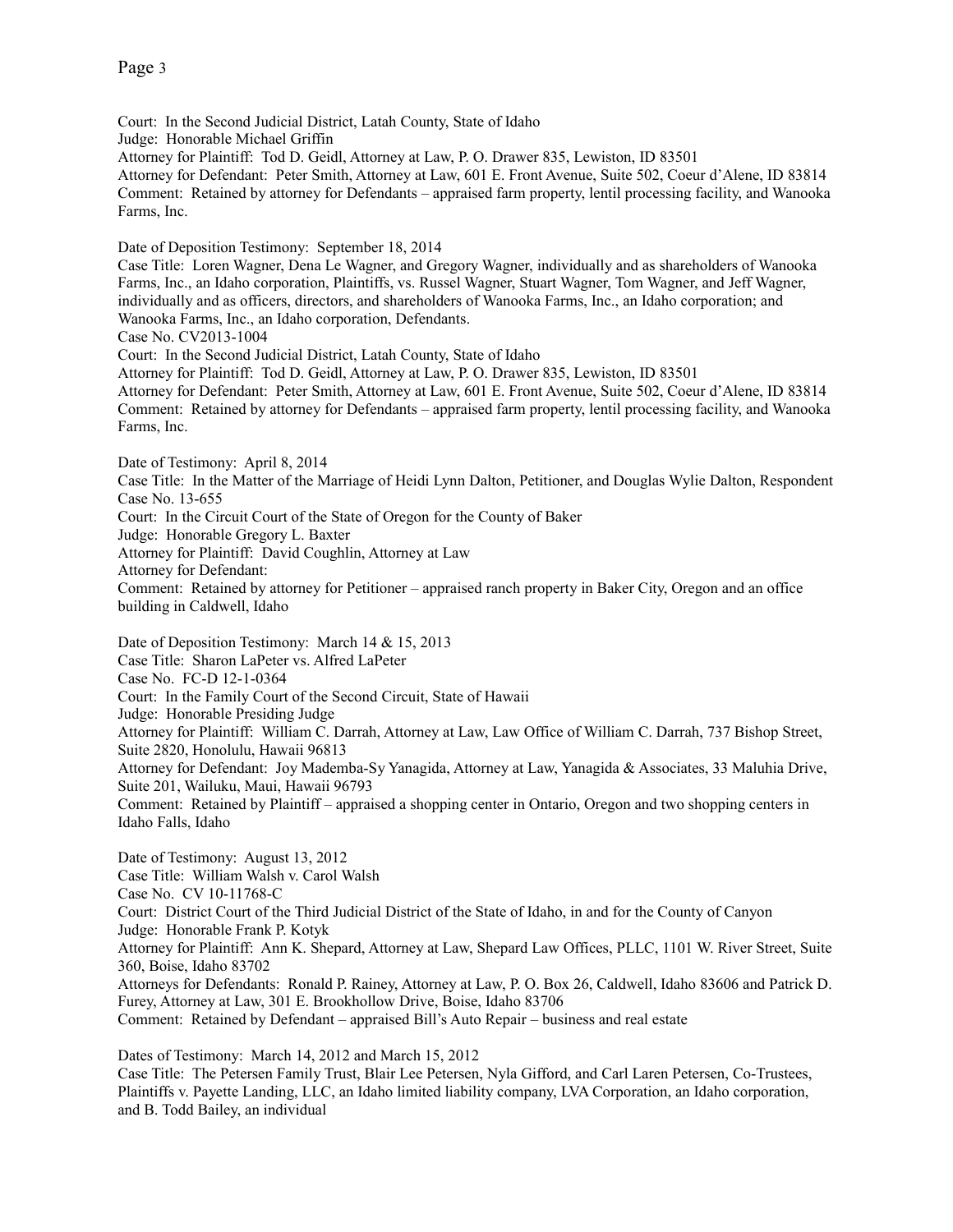Case No. CV 10-8701

Court: District Court of the Third Judicial District of the State of Idaho, in and for the County of Canyon Judge: Honorable Bradly S. Ford

Attorneys for Plaintiffs: Michaelina Murphy, Attorney at Law and Skiff R. Larson, Attorney at Law, Murphy Law Office, PLLC, 847 E. Fairview Avenue, Meridian, Idaho 83642

Attorneys for Defendants: Rick Tuha, Attorney at Law and Ron McWilliams, Attorney at Law, Idaho Law Group, 1006 W. Sanetta St., Nampa, Idaho 83651

Comment: Retained by Defendant – appraised 26.86 acre property as of three dates

Date of Deposition: June 28, 2011

Case Title: Timm Adams, et al., Plaintiffs, vs. United States of America and E.I. du Pont de Nemours and Company, a Delaware corporation, Defendants

Case No: CIV-03-0049-E-BLW

Court: U. S. District Court of Idaho

Reported By: Patricia J. Terry, CSR No. 653

Attorney for Plantiffs: Ammon R. Hansen, Attorney at Law, Holland & Hart, LLP, 101 S. Capitol Blvd, Suite 1400, Boise, ID 83701

Attorney for Defendant, DuPont: W. Christopher Pooser, Attorney at Law, Stoel Rives, LLP, 101 S. Capitol Blvd, Suite 1900, Boise, ID 83702

Attorney for Defendant, United States of America: Anthony M. Garza, Attorney at Law, US Department of Justice, Civil Division, Environmental Torts, 1331 Pennsylvania Avenue, NW Room 8212N, National Place Building, Washington, DC 20004

Date of Deposition: December 10, 2009

Case Title: The State of Idaho, Idaho Transportation Board, Plaintiff/Counterdefendent, vs. Bradley B., LLC, an Idaho limited liability company; Dillon Limited Partnership, an Idaho limited partnership, et al., Defendant/Counterclaimant

Case No. CV OC 0815194

Court: District Court of the Fourth Judicial District of the State of Idaho, in and for the County of Ada Reported By: Monica M. Archuleta, CSR No. 471

Attorney for Plaintiff/Counterdefendant: Chris Kronberg, Deputy Attorney General, Idaho Transportation Department, 3311 West State Street, P. O. Box 7129, Boise, Idaho 83707

Attorney for Defendant/Counterclaimant: Heather A. Cunningham, Attorney At Law, Davison Copple Copple & Copple, 199 North Capitol Blvd, Suite 600, P. O. Box 1583, Boise, Idaho 83701

Date of Deposition: February 3, 2009

Case Title: Independent School District of Boise City, Plaintiff/Counterdefendant, vs. Harris Family Limited Partnership, an Idaho limited partnership, Defendant/Counterclaimant. Case No. CV OC 0709072

Court: District Court of the Fourth Judicial District of the State of Idaho, in and for the County of Ada Reported By: M. Dean Willis, M. D. Willis, Inc.

Attorney for Plaintiff/Counterdefendant: David W. Cantrill, Cantrill, Skinner Sullivan & King, 1423 Tyrell Lane, Boise, Idaho 83701

Attorney for Defendant/Counterclaimant: Fredric Shoemaker, Greener, Burke & Shoemaker, 950 W. Bannock St., Suite 900, Boise, Idaho 83702

Date of Deposition: August 27, 2008 Case Title: Chicago Title Insurance Company, Claimant vs. Seven Oaks Development, LLC, Respondent. National Arbitration Forum Reference No. FA06110008333048 Jurisdiction: National Arbitration Forum Reported by: Michael S. Lucero, CSR No. 255, RPR Attorney for Claimant: Jeffrey R. Sykes, Meuleman Mollerup, LLP, 755 West Front Street, Suite 200 , Boise , Idaho 83702 Attorney for Respondent: Michael O. Roe, Moffatt, Thomas, Barrett, Rock & Fields, Chartered, 1010 South

Capitol Blvd,  $10^{th}$  Floor, P.O. Box 829, Boise, Idaho 83701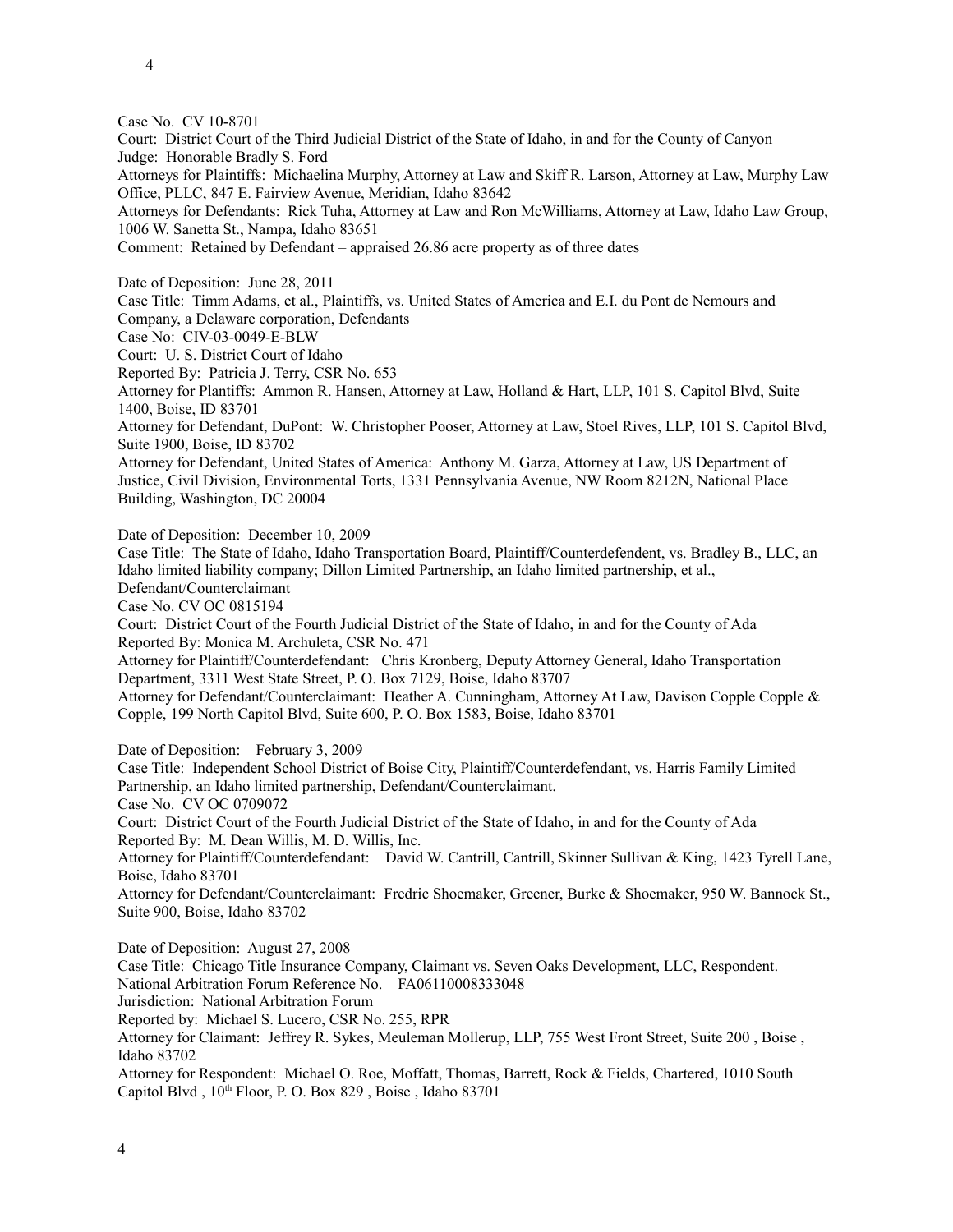Date of Deposition: November 28, 2007 Case Title: Idaho Transportation Board, Plaintiff vs. Ralph Smeed, a single person, Defendant Case No. CV 07-7694-C Court: District Court of the Third Judicial District of the State of Idaho , in and for the County of Canyon Reported By: Maria D. Glodowski, M & M Court Reporting Service, Inc. Attorney for Plaintiff: Scot Campbell, Deputy Attorney General, Idaho Transportation Department, 3311 West State Street, P. O. Box 7129, Boise, Idaho 83707-1129 Attorney for Defendant: Heather A. Cunningham, Davison, Copple, Copple & Cox, 199 North Capitol Blvd. , Suite 600, P. O. Box 1583, Boise, Idaho 83701 Comment: Retained by Plaintiff – appraised property on a before and after basis Dates of Testimony: June 8, 2007 and June 11, 2007 Case Title: Idaho Transportation Board, Plaintiff vs. Canyon Vista Family Limited Partnership and Lazy J. Ranch, Inc., Defendants Case No. CV 04-6336 Court: District Court of the Fifth Judicial District of the State of Idaho, in and for the County of Twin Falls Judge: Nathan W. Higer Attorney for Plaintiff: Joseph D. Mallet, Deputy Attorney General, Idaho Transportation Department, 3311 West State Street, P. O. Box 7129, Boise, Idaho 83707-1129 Attorneys for Defendant: Heather A. Cunningham and E. Don Copple, Davison, Copple, Copple & Cox, 199 North Capitol Blvd., Suite 600, P. O. Box 1583, Boise, Idaho 83701 Comment: Retained by Plaintiff – appraised property on a before and after basis Date of Deposition: May 22, 2007 Case Title: Idaho Transportation Board, Plaintiff vs. Canyon Vista Family Limited Partnership and Lazy J. Ranch, Inc., Defendants Case No. CV 04-6336 Court: District Court of the Fifth Judicial District of the State of Idaho, in and for the County of Twin Falls Reported By: Roxanne K. Patchell, Tucker and Associates, LLC Attorney for Plaintiff: Joseph D. Mallet, Deputy Attorney General, Idaho Transportation Department, 3311 West State Street, P. O. Box 7129, Boise, Idaho 83707-1129 Attorney for Defendant: Heather A. Cunningham, Davison, Copple, Copple & Cox, 199 North Capitol Blvd., Suite 600, P. O. Box 1583, Boise, Idaho 83701 Comment: Retained by Plaintiff – appraised property on a before and after basis Date of Deposition: April 6, 2007 Case Title: Idaho Transportation Board, Plaintiff vs. Canyon Vista Family Limited Partnership and Lazy J. Ranch, Inc., Defendants Case No. CV 04-6336 Court: District Court of the Fifth Judicial District of the State of Idaho, in and for the County of Twin Falls Reported By: Patricia J. Terry, Tucker and Associates, LLC Attorney for Plaintiff: Joseph D. Mallet, Deputy Attorney General, Idaho Transportation Department, 3311 West State Street, P. O. Box 7129, Boise, Idaho 83707-1129 Attorney for Defendant: Heather A. Cunningham, Davison, Copple, Copple & Cox, 199 North Capitol Blvd., Suite 600, P. O. Box 1583, Boise, Idaho 83701 Comment: Retained by Plaintiff – appraised property on a before and after basis Date of Deposition: December 27, 2005 Case Title: Dana M. Bass, Plaintiff vs. Robert R. Bass, Defendant Case No. CV DR 04-02519D Court: District Court of the Fourth Judicial District of the State of Idaho, in and for the County of Ada Reported By: Patricia J. Terry, Tucker and Associates, LLC Attorney for Plaintiff: James A. Bevis, Bevis, Cameron & Johnson, P. A., 960 Broadway Ave., Suite 220, P. O.

Box 827, Boise, Idaho 83701 Attorney for Defendant: Stanley W. Welsh, Cosho Humphrey, LLP, 800 Park Blvd., Suite 790, P. O. Box 9518, Boise, Idaho 83707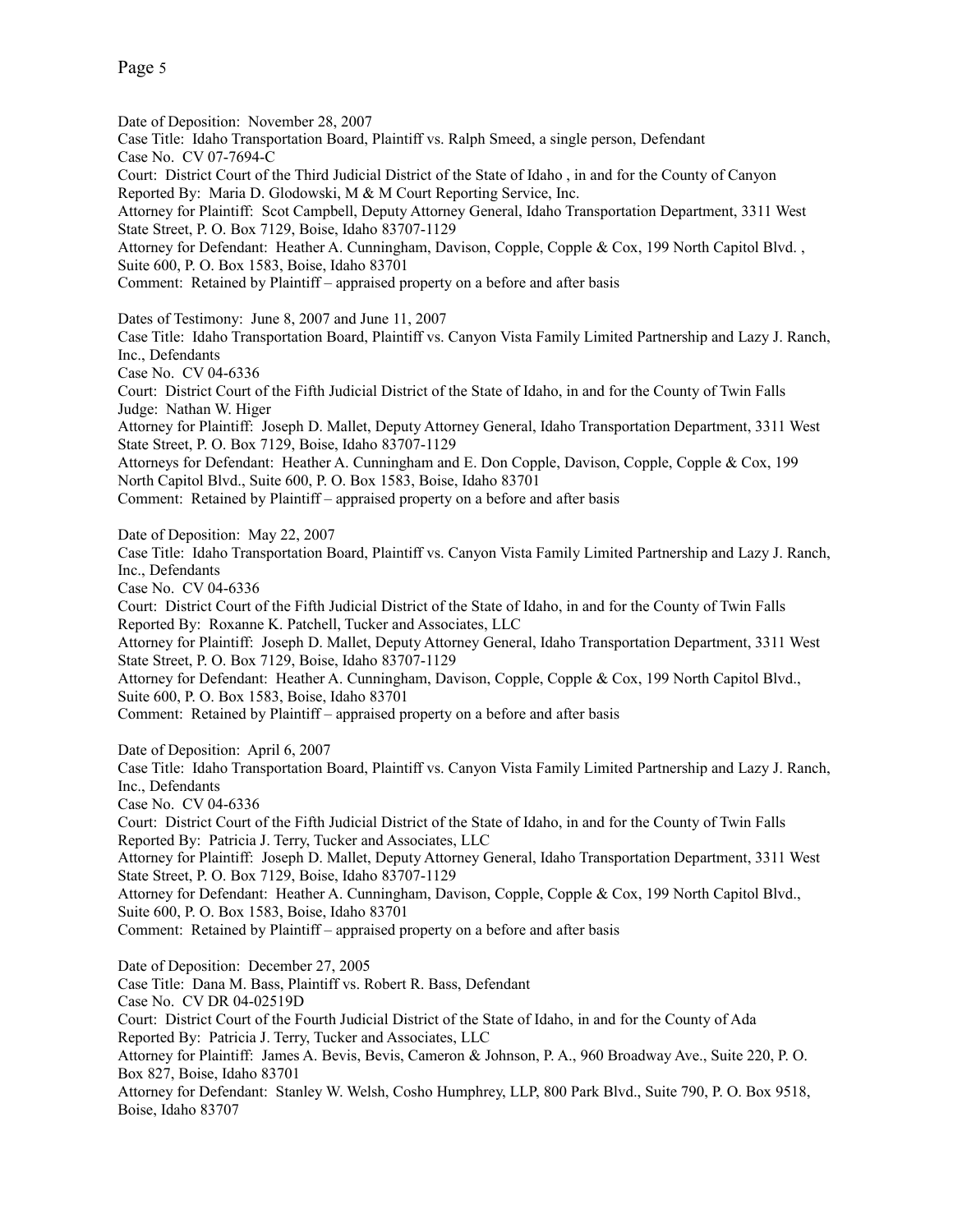Comment: Retained by Defendant – appraised numerous real estate properties and business entities

Date of Deposition: December 19, 2005 Case Title: Atwood-Leisman et al., Plaintiffs, v. United States of America, Defendant Case No. 98-815C Court: United States Court of Federal Claims Reported By: Rebecca Bowker, CSR #133, RPR, Associated Reporting, Inc. Attorney for Plaintiff: C. Clayton Gill, Moffatt Thomas Barrett Rock & Fields, Chtd., 101 South Capitol Blvd, 10<sup>th</sup> Floor, Boise, Idaho 83701 Attorney for Defendant: Michael Sean DeFault, Commercial Litigation Branch, Civil Division, United States Department of Justice, 1100 L Street NW., Washington, D.C. 20530 Comment: Retained by Plaintiffs – appraised apartment buildings and prepared damage calculations report Date of Testimony: January 8, 2004 Case Title: Alta+Cast, LLC, Debtor – Chapter 11 Bankruptcy Case No. 02-12982 Court: U. S. District Bankruptcy Court For the District of Delaware Judge: Honorable Mary F. Walrath

Attorney for Creditor: William E. Von Behren – Meserve, Mumper & Hughes, LLP, 300 South Grand Avenue, 24th Floor, Los Angeles, California 90071-3185

Attorney for Debtor: Christian J. Singewald – White and Williams, LLP, 824 North Market Street, Suite 902, P. O. Box 709, Wilmington, Delaware 19899-0709

Comment: Retained by Debtor – appraised a software development company

Date of Deposition: November 25, 2003 Case Title: Alta+Cast, LLC, Debtor – Chapter 11 Bankruptcy Case No. 02-12982 (KJC) Court: U. S. District Bankruptcy Court For the District of Delaware Reported By: Patricia M. Blaska, CSR Attorney for Creditor: William E. Von Behren – Meserve, Mumper & Hughes, LLP, 300 South Grand Avenue, 24th Floor, Los Angeles, California 90071-3185 Attorney for Debtor: William A. McCurdy – Brassey, Wetherell, Crawford & McCurdy, LLP, 203 West Main Street, Boise, Idaho 83701 Comment: Retained by Defendant – appraised a software development company

Date of Testimony: October 22, 2003 Case Title: Regency Homes, Inc., Premier Homes, Inc. Eric Webb and Genie Webb vs. Gregory B. Johnson Cast No. CVOC 0103833D Court: District Court, Fourth Judicial District, State of Idaho, Ada County Judge: Honorable James F. Judd Attorneys for Plaintiff: T. J. Angstman and Wyatt B. Johnson -- Angstman Law, PLLC Attorneys for Defendant: Michael T. Spink and Kelly M. Garrity -- Spink, Butler, Clapp, LLP Comment: Retained by Defendant – reviewed appraisal of two residential construction companies

Date of Testimony: August 27, 2003 Cast Title: Mark A. Hays v. Alta+Cast, LLC Case No. CIV99-0347-S-EJL Court: U.S. District Court, District of Idaho Judge: Honorable Edward J. Lodge Attorneys for Plaintiff: Candy W. Dale – Hall, Farley, Oberrecht & Blanton and William Von Behren Attorneys for Defendant: William A. McCurdy – Brassey, Wetherell, Crawford & McCurdy and Warren E. Jones – Eberle, Berlin, Kading, Turnbow & McKlveen, Chartered Comment: Retained by Defendant – appraised a software development company

Date of Deposition: July 1, 2003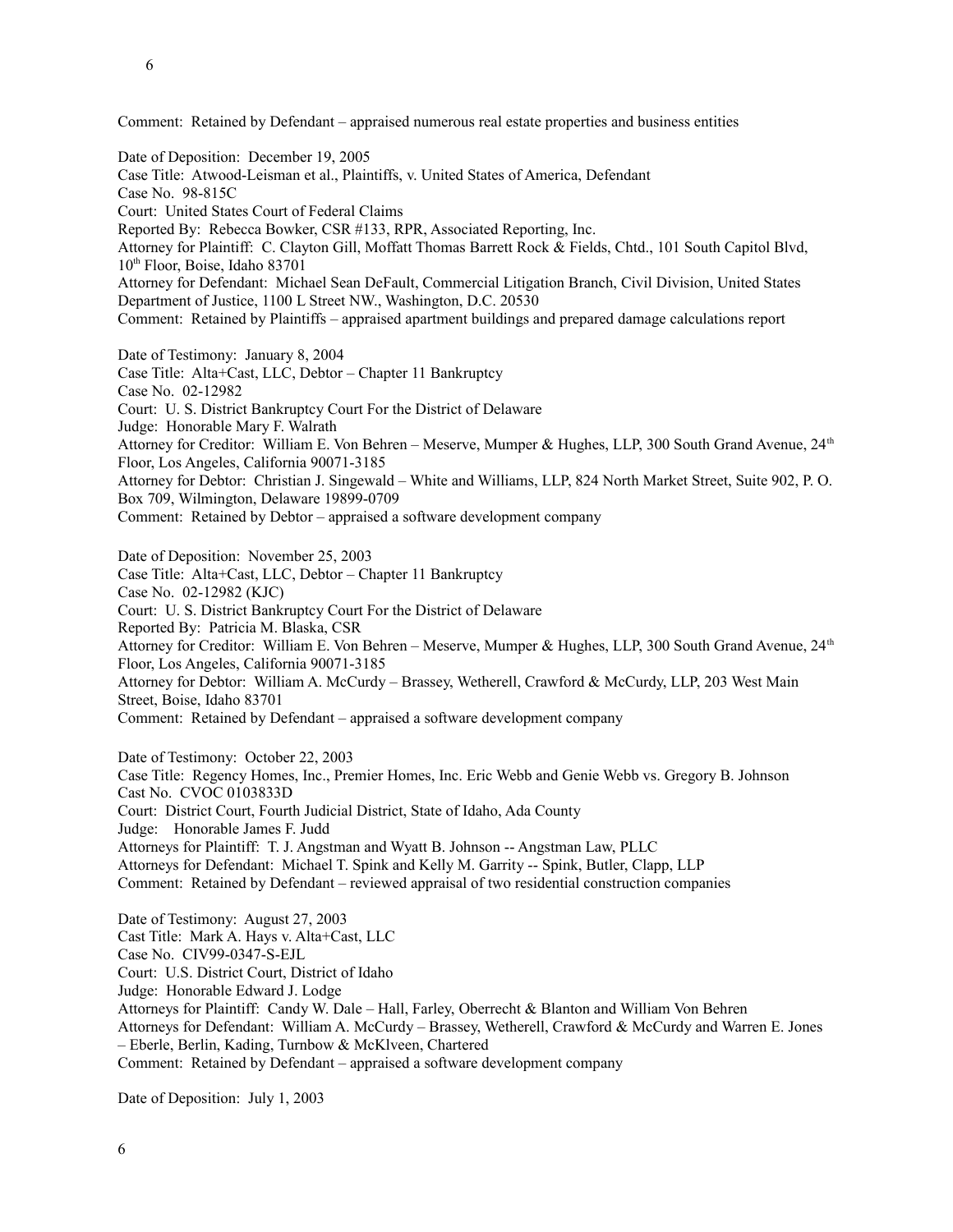Page 7

Case Title: Mark A. Hays v. Alta+Cast, LLC Case No. CIV99-0347-S-EJL Court: U. S. District Court, District of Idaho Reported By: Robyn Dane, CSR Attorney for Plaintiff: Candy W. Dale – Hall, Farley, Oberrecht & Blanton Attorney for Defendant: William A. McCurdy – Brassey, Wetherell, Crawford & McCurdy Comment: Retained by Defendant – appraised a software development company

Date of Testimony: February 11, 2002 Case Title: Barnes v. Barnes Case No.: CV DR 0002710D Type of Case: Dissolution of Marriage Court: District Court, Fourth Judicial District, State of Idaho, Ada County Magistrate Division, Boise, Idaho – Settlement Conference with Judge Judge: Honorable R. Michael Dennard Attorneys: Frank W. Stoppello and Alan L. Morton Comment: Retained by Frank Stoppello – appraised a heating and air conditioning company

Date of Testimony: February 12, 2001 Case Title: Christina Van Zant vs. Timothy Van Zant Case No.: CV-2000-0003030-C Type of Case: Dissolution of Marriage Court: District Court, Third Judicial District, State of Idaho, Canyon County Magistrate Division, Caldwell, Idaho Judge: Honorable Gary D. Demeyer Attorney for Plaintiff: Debrha J. Carnahan Attorney for Defendant: Gary L. Morgan Comment: Retained as mutual expert – appraised a window replacement  $\&$  siding company

Date of Testimony: November 20, 2000 Case Title: The Senator, Inc. v. Ada County Board of Equalization Case No.: CVOC99-06775D Type of Case: Dispute over Assessment Value Court: District Court, Fourth Judicial District, State of Idaho (Ada County), Boise, Idaho Judge: Honorable Ronald L. Wilper Attorney: E. Don Copple, Davison, Copple, Copple & Copple (208) 342-3658 Comment: Retained by The Senator, Inc. – appraised a manufactured home park; business portion only

Date of Deposition: October 27, 2000 Case Title: The Senator, Inc., Appellant vs. Ada County Board of Equalization, Respondent Case No. CV OC 99 06775D Court: District Court, Fourth Judicial District, State of Idaho Reported By: Jayleen A. Tillman, C.S.R. #68, R.P.R. Attorney for Respondent: Ada County Prosecutor's Office, Civil Division, Sherry A. Morgan Attorney for Appellant: Davison, Copple, Copple & Copple, E. Don Copple Comment: Retained by Appellant – appraised The Senator, a manufactured home park; business portion only Date of Testimony: April 28, 2000 Case Title: Catherine A. Masonheimer, plaintiff, vs. Rodney J. Masonheimer, Defendant Case No. CV-99-07157\*C Type of Case: Dissolution of Marriage Court: District Court, Third Judicial District, State of Idaho, Canyon County Magistrate Division, Caldwell, Idaho Judge: Honorable Juneal C. Kerrick Attorney: James Runsvold, (208) 459-2610 Comment: Retained by Plaintiff – appraised software business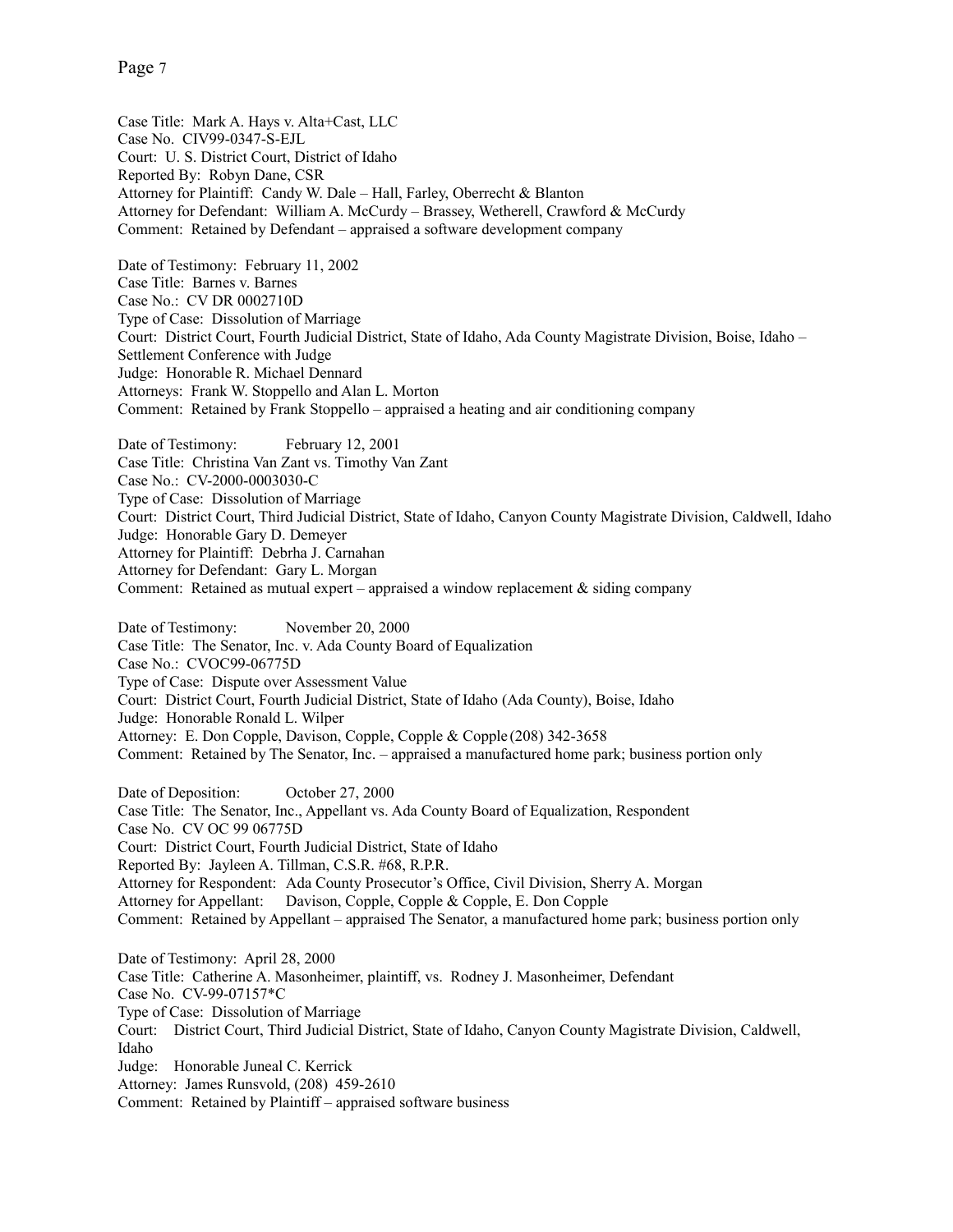8

*Date of Testimony: August 27, 1999* Case Title: Linda and Steve White v. Tracy Silveria and Vic Rolfe Case No. 98-09-30040L Type of Case: Fraud Court: State of Oregon Circuit Court, Malheur County, Vale, Oregon Judge: Honorable Burdette Pratt Attorney: Hans Mitchell, Yturri Rose, (541) 889-5368 Comment: Retained by Plaintiffs – appraised business in Brogan, Oregon

## **Paul R. Hyde, ASA-BV, ASA-M&E, ASA-RP, MAI**

## **LIST OF PUBLICATIONS**

"Dealing with 'Skimming' Sellers" by Paul R. Hyde, EA, CBA, BVAL. Published Spring 2000 Issue of *IBBA News*, p. 5 – 6. Professional Journal of the International Business Brokers Association, Inc., 401 North Michigan Avenue, Suite 2200, Chicago, IL 60611-4267.

"Discounts and Premiums: A Chart to Illustrate Them More Clearly" by Paul R. Hyde, EA, CBA, BVAL. Published in *Business Appraisal Practice: Journal of The Institute of Business Appraisers*, Fall 2000, p. 22 – 24. The Institute of Business Appraisers, Inc. 7420 N. W. 5<sup>th</sup> Street, Suite 103, Post Office Box 17410, Plantation, FL 33318.

"Pricing Tips for Mini-Self Storage Units" by Paul R. Hyde, EA, CBA, BVAL. Published in *The 2001 Business Reference Guide*, Business Brokerage Press, 2001, p. 574.

"Explaining the Alphabet Soup: Business Appraisal Designations – What They Mean and How Difficult They Are to Obtain" by Paul R. Hyde, EA, CBA, BVAL, ASA. Published in *Business Appraisal Practice: Journal of The Institute of Business Appraisers*, Spring 2002, p. 23 – 38. The Institute of Business Appraisers, Inc. Post Office Box 17410, Plantation, FL 33318.

Editor's Column: "An Invitation to You to Submit an Article" by Paul R. Hyde, EA, CBA, BVAL, ASA, Editor. Published in *Business Appraisal Practice: Journal of The Institute of Business Appraisers*, Spring 2003 p. 2. The Institute of Business Appraisers, Inc. Post Office Box 17410, Plantation, FL 33318.

"One Point Does NOT Define a Line – One Method Does NOT (Usually) Constitute an Appraisal" by Paul R. Hyde, EA, CBA, BVAL, ASA, Editor. Published in *Business Appraisal Practice: Journal of The Institute of Business Appraisers*, Spring 2003 p. 24-26. The Institute of Business Appraisers, Inc. Post Office Box 17410, Plantation, FL 33318.

Editor's Column "A Newsletter or Discussion Idea" by Paul R. Hyde, EA, CBA, BVAL, ASA. Published in *Business Appraisal Practice: Journal of The Institute of Business Appraisers*, Summer 2003, p.  $2 - 3$ .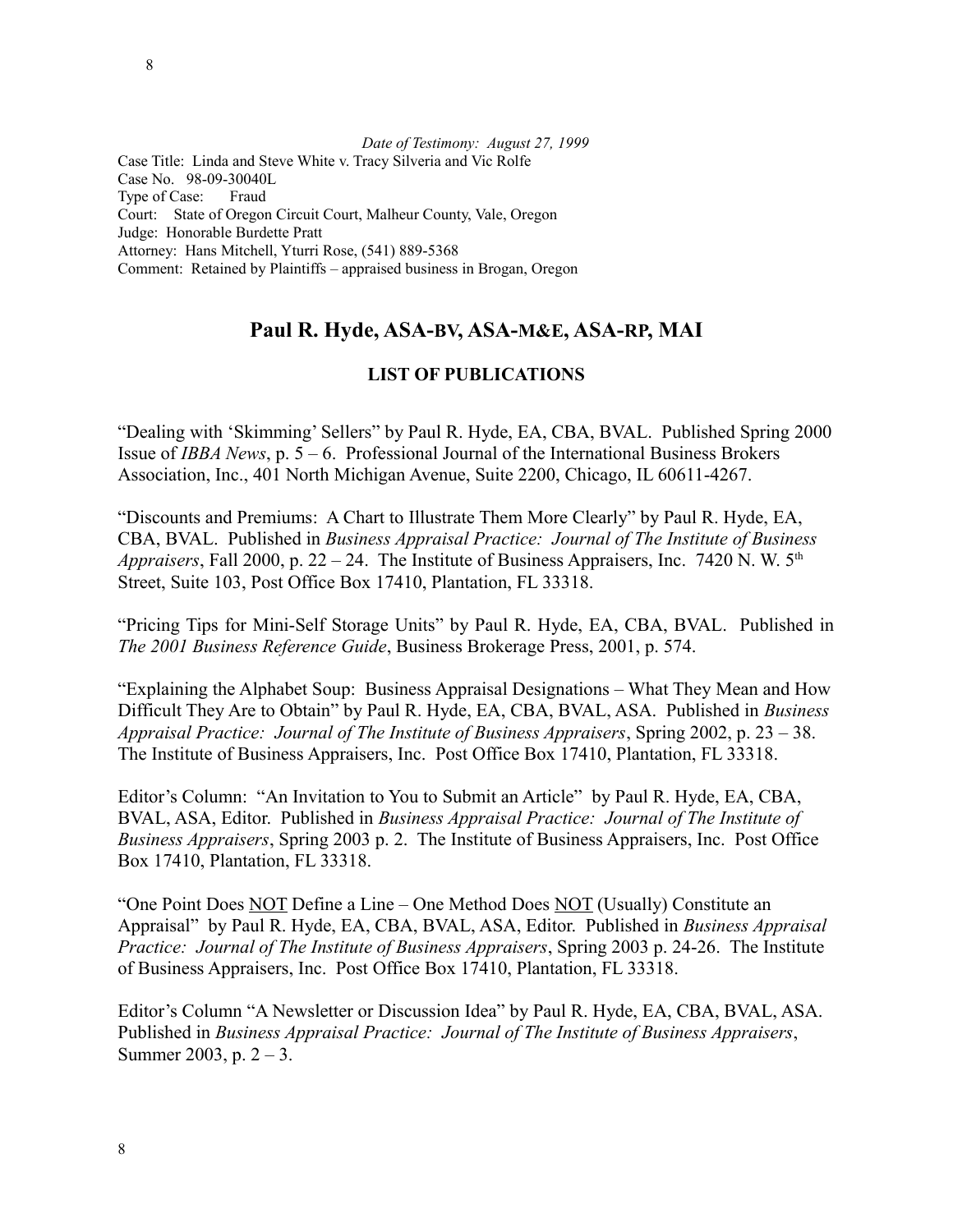Editor's Column "Forecasting Net Cash Flow" by Paul R. Hyde, EA, MCBA, BVAL, ASA. Published in *Business Appraisal Practice: Journal of The Institute of Business Appraisers*, Fall 2003, p.  $2 - 3$ .

"In Support of Unsupportable Rates" by Paul R. Hyde, EA, MCBA, BVAL, ASA and Shawn M. Hyde, CBA. Published in *Business Appraisal Practice: Journal of The Institute of Business Appraisers*, Fall 2003, p. 32 – 35.

Editor's Column "Operating Companies with Real Estate" by Paul R. Hyde, EA, MCBA, BVAL, ASA. Published in *Business Appraisal Practice: Journal of The Institute of Business Appraisers, Inc.*, Winter 2003-2004, p. 2 – 5.

Editor's Column "When Should the Public Guideline Company Method Be Used?" by Paul R. Hyde, EA, MCBA, BVAL, ASA. Published in *Business Appraisal Practice: Journal of The Institute of Business Appraisers, Inc.*, Spring 2004, p. 2 – 5.

Editor's Column – "Why Do We Include an Economic and Industry Section in Our Appraisal Reports?" by Paul R. Hyde, EA, MCBA, BVAL, ASA. Published in *Business Appraisal Practice: Journal of The Institute of Business Appraisers, Inc.*, Summer 2004, p. 2 – 3.

Editor's Column – "WACCy Problems: When is the Use of a Weighted Average Cost of Capital (WACC) Appropriate?" by Paul R. Hyde, EA, MCBA, BVAL, ASA. Published in *Business Appraisal Practice: Journal of The Institute of Business Appraisers, Inc.*, Fall 2004, p.  $2 - 3$ .

Editor's Column – "Suggestions for the Selection of a Baseline Marketability Discount for Holding Companies" by Paul R. Hyde, EA, MCBA, BVAL, ASA. Published in *Business Appraisal Practice: Journal of The Institute of Business Appraisers, Inc.*, Winter 2004-2005, p.  $2 - 5$ .

Editor's Column – "Valuing Businesses With Real Estate Components" by Paul R. Hyde, EA, MCBA, BVAL, ASA. Published in *Business Appraisal Practice: Journal of The Institute of Business Appraisers, Inc., Spring 2005, p.*  $2 - 7$ *.* 

Editor's Column – "Updated Levels of Value Chart" by Paul R. Hyde, EA, MCBA, BVAL, ASA. Published in *Business Appraisal Practice: Journal of The Institute of Business Appraisers, Inc.*, Spring 2006, p. 2 – 4.

Editor's Column – "Machinery & Equipment Appraisals: How Can the Value be Different" by Paul R. Hyde, EA, MCBA, BVAL, ASA, MAI. Published in *Business Appraisal Practice: Journal of The Institute of Business Appraisers, Inc.*, Summer 2006, p. 2 – 4.

Editor's Column – "Litigation and the Limited Report" by Paul R. Hyde, EA, MCBA, BVAL, ASA, MAI. Published in *Business Appraisal Practice: Journal of The Institute of Business Appraisers, Inc.*, Fall 2006, p. 2 – 3.

"An Average of Historical Earnings is Not a Forecast" by Paul R. Hyde, EA, MCBA, ASA, MAI. Published in *IBA News*, Winter 2006, p. 2 - 3.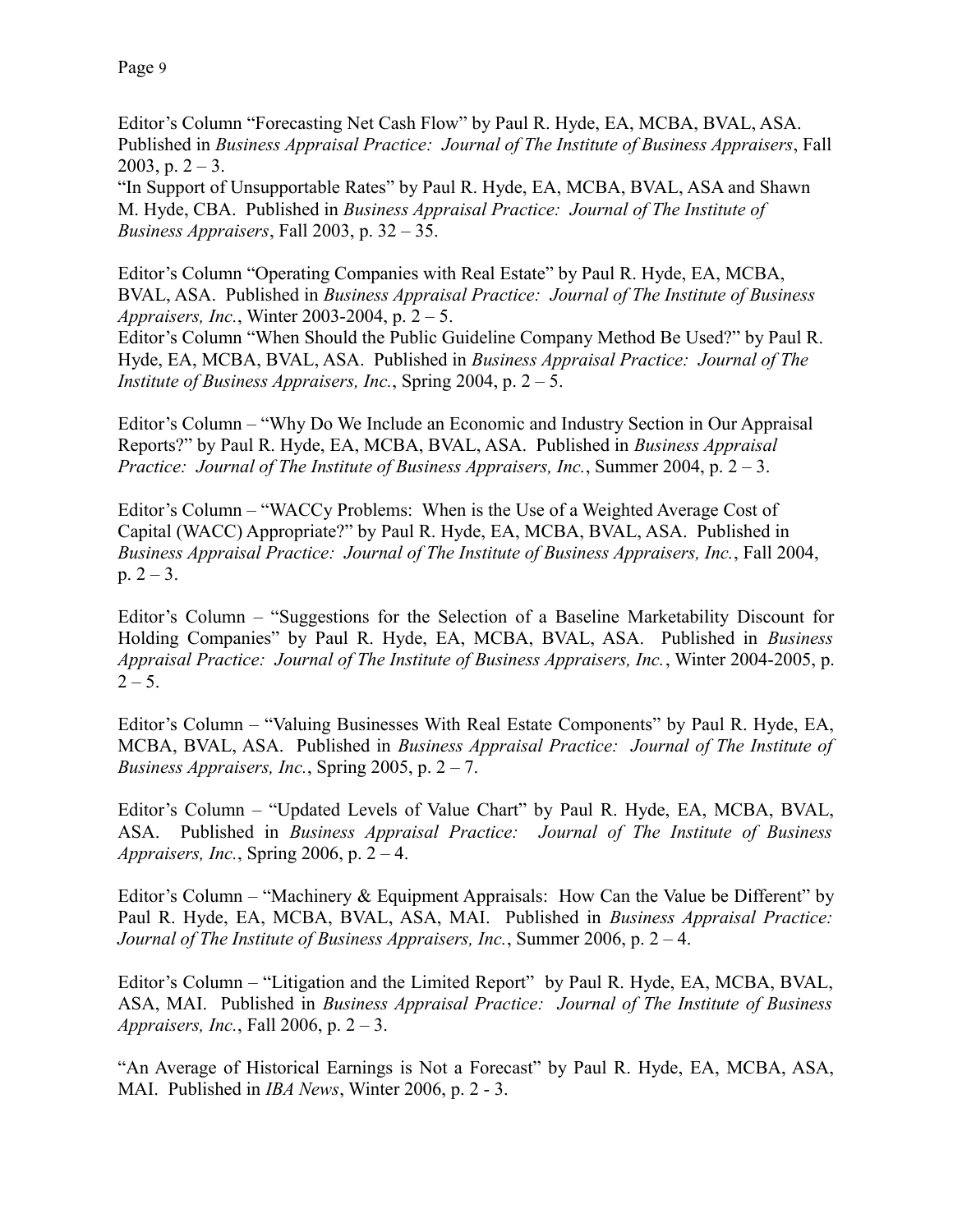Editor's Column - "Valuations for Divorce" by by Paul R. Hyde, EA, MCBA, ASA, MAI. Published in *Business Appraisal Practice: Journal of The Institute of Business Appraisers, Inc.*, Winter 2006-2007, p. 2 – 3.

Editor's Column - "Using Relevant Economic Data" by Paul R. Hyde, EA, MCBA, ASA, MAI. Published in *Business Appraisal Practice: Journal of The Institute of Business Appraisers, Inc.*, Spring 2007, p. 2 – 3.

Editor's Column – "Business vs. Real Estate Cap Rates" by Paul R. Hyde, EA, MCBA, ASA, MAI. Published in *Business Appraisal Practice: Journal of The Institute of Business Appraisers, Inc.*, Fall 2007, p. 2 – 3.

Editor's Column – "Does a Historical Average, Weighted or Otherwise, Constitute an Income Forecast?" by Paul R. Hyde, EA, MCBA, ASA, MAI. Published in *Business Appraisal Practice: Journal of The Institute of Business Appraisers, Inc.*, Winter 2007/2008, p. 2 – 7.

Editor's Column – "Precision vs. Accuracy" by Paul R. Hyde, EA, MCBA, ASA, MAI. Published in *Business Appraisal Practice: Journal of The Institute of Business Appraisers, Inc.*, Spring 2008, p. 2 – 3.

Editor's Column – "Do Appraisers Report What the Market Actually Is Or What the Market Should Be? by Paul R. Hyde, EA, MCBA, ASA, MAI. Published in *Business Appraisal Practice: Journal of The Institute of Business Appraisers, Inc.*, Third Quarter 2008, p. 2 – 3.

Editor's Column – "Updated Suggestions for the Selection of a Baseline Marketability Discount for Holding Companies" by Paul R. Hyde, EA, MCBA, ASA, MAI. Published in *Business Appraisal Practice: Journal of The Institute of Business Appraisers, Inc.*, First Quarter 2009, p.  $2 - 6$ .

Editor's Column – "Appraisal Assumptions" by Paul R. Hyde, EA, MCBA, ASA, MAI. Published in *Business Appraisal Practice: Journal of The Institute of Business Appraisers, Inc.*, Second Quarter 2009, p. 2 – 4.

"Cheap, Fast & High Quality – Pick Any Two" by Paul R. Hyde, EA, MCBA, ASA, MAI. Published in *Business Appraisal Practice: Journal of The Institute of Business Appraisers, Inc.*, Second Quarter 2009, p. 24 – 26.

Editor's Column – "What is an Appropriate Cap Rate?" by Paul R. Hyde, EA, MCBA, ASA, MAI. Published in *Business Appraisal Practice: Journal of The Institute of Business Appraisers, Inc.*, Third Quarter 2009, p. 2 – 6.

Editor's Column – "Which Discount and/or Premium Applies?" by Paul R. Hyde, EA, MCBA, ASA, MAI. Published in *Business Appraisal Practice: Journal of The Institute of Business Appraisers, Inc.*, First Quarter 2010, p. 2 – 9.